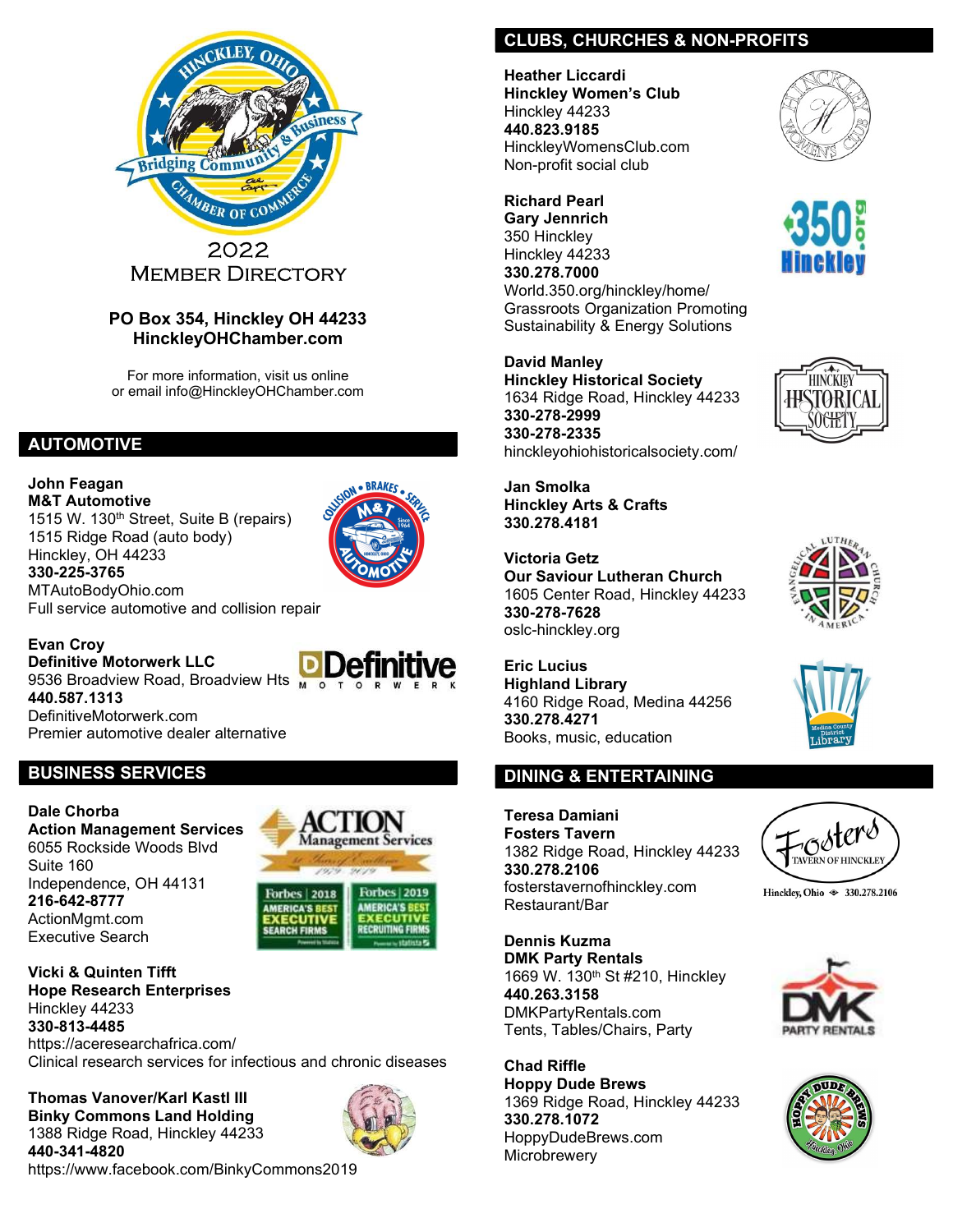Paul O'Neill Weymouth Farms & Orchard/Winery 2398 Weymouth Road, Hinckley 44233 330.460.4565 WeymouthFarms.com Orchard, winery, tastings & events



Dave Bator Hinckley Donut Shop 1388 Ridge Road, Hinckley 44233 330-278-2547 https://www.facebook.com/HinckleyDonutShop Donuts & Coffee 6am-noon

Laura Baciu Coco Café 1269 Ridge Road, Hinckley 44233 216.299.7176 International Pastry Café

COMING **SOON** 

#### HEALTH, WELLNESS, BEAUTY & FITNESS

Laurie Kimball Precision Dental Group 1385 Center Road, Hinckley 44233 330.278.1061 HinckleyPrecisionDental.com Family & Pediatric Dentistry



Trish Strazar Millennium Rehabilitation 2567 Center Road, Hinckley 44233 330.558.0100 m-rehab.org Physical Therapy

Millennium Rehabilitation

Cristina Vomero Energies-n-Sync LLC Hinckley 44233 440.537.1599 energiesnsync.com Energy Medicine



Joanna Iannaggi Skin A Peel 29 West 130<sup>th</sup> – Suite A2, Hinckley 330.460.3002 https://www.facebook.com/skinapeel.net Corrective skin care, brow artistry



## HOME IMPROVEMENT SERVICES

Mark Staron SS Heating, Cooling & Sheet Metal 1353 Ridge Road, Hinckley 44233 440.237.3663 SSHeating.com Residential/Commercial Heating & Cooling



Kevin Swan Western Reserve Plumbing PO Box 291, Hinckley 44233 330.212.7639 WesternReservePlumbing.com Residential/Commercial Full Service Plumbing

Melissa Latta Minnehaha Water Outlet 1312 Ridge Road, Hinckley 44233 330278.2620 MinnehahaWaterOutlet.com Bottled Water & Treatments



**WESTERN RESERVE PLUMBING** OH LIC #45853

#### **INSURANCE**

Amanda Pfahl Amanda Pfahl Agency | State Farm 51 W 130th St - Suite B, Hinckley 44233 330.273.4100 AmandaPfahl.com Insurance



#### MARKETING & PROMOTIONS

Melinda Mallari Swan

Precision Market Services PO Box 291, Hinckley 44233 330.212.5986 PrecisionMarketServices.com Consultant, Web & Content Developer



Alison Kuzma, Colleen McDaniel Ackmera Custom Apparel 1669 W. 130<sup>th</sup> St. #210, Hinckley 44233 330.273.6270 Ackmera.com Promotional Products & Apparel



## REAL ESTATE

Pam Rybka Pamela Rybka/ReMax Hinckley 44233 330.416.2193 PamRybka.com **Realtor** 

Denise Klag Cleveland Home Title 440.213.6710 Brunswick 44212 ClevelandHomeTitle.com Title Company

Gary Hajek Cleveland Lending Group 440.476.9125 Hinckley 44233 ClevelandLendingGroup.com Mortgage Broker